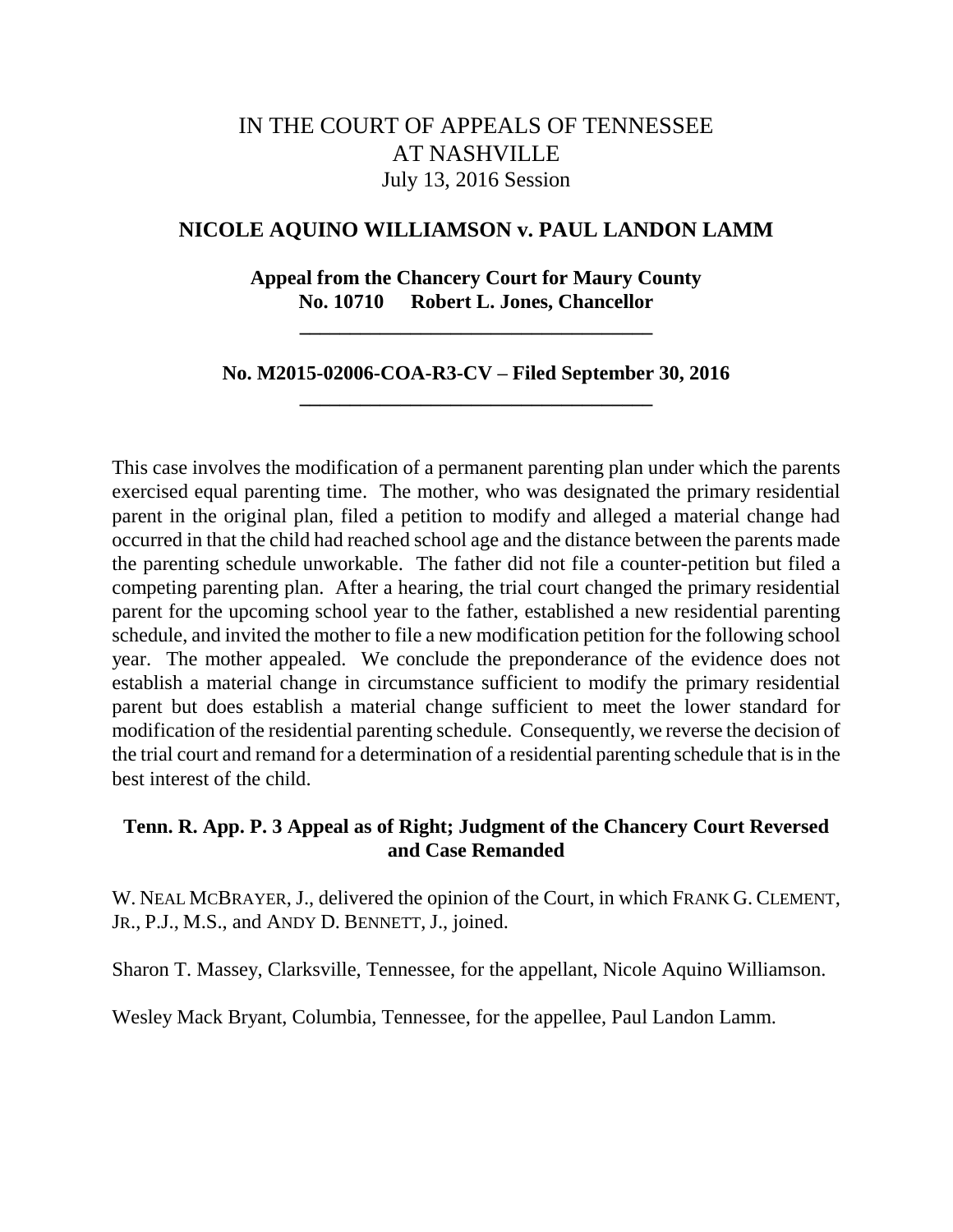#### **OPINION**

### **I. FACTUAL AND PROCEDURAL BACKGROUND**

Paul Lamm ("Father") and Nicole Williamson ("Mother") were divorced on March 14, 2011. In the final divorce decree, the Chancery Court for Maury County, Tennessee approved and incorporated the parties' marital dissolution agreement and agreed permanent parenting plan, which governed custody and visitation for their only child, Landon. Under the agreed parenting plan, both parents had equal parenting time, and Mother was designated the primary residential parent.

Landon was less than two years old when the parties divorced. Under the terms of the agreed parenting plan, he spent alternating weeks with each parent. The plan provided that once Landon reached school age, the parents would jointly decide where he would attend school. If the parents could not reach a decision, they agreed to mediate the dispute. The parties further agreed that Landon would attend high school where Father was teaching at that time.

On February 2, 2012, Mother filed a "Petition for Change of Custody and to Modify Permanent Parenting Plan." In her original petition, Mother asserted several material changes had occurred. Although Mother was already designated the primary residential parent, she requested that she be named the primary residential parent and that the court schedule specific visitation for Father. The parents attempted to mediate their dispute without success.

Over a year later, Mother filed an amended petition, in which she alleged the original parenting plan should be modified because Landon had reached school age and the plan did not specify where he would live once he began school.<sup>1</sup> She renewed her request to be named the primary residential parent and for the court to determine a visitation schedule for Father. On November 22, 2013, the court entered an agreed order memorializing the parties' agreement that Mother"s petition "regarding a residential sharing schedule" was premature and should be continued until the May before Landon was scheduled to begin kindergarten.

In June 2015, Mother and Father filed competing proposed parenting plans. Father did not file a counter-petition to be named the primary residential parent. The court heard testimony on both proposals at a hearing on June 4, 2015. Only Mother and Father testified.

 $<sup>1</sup>$  In his answer, Father admitted that this material change in circumstance had occurred.</sup>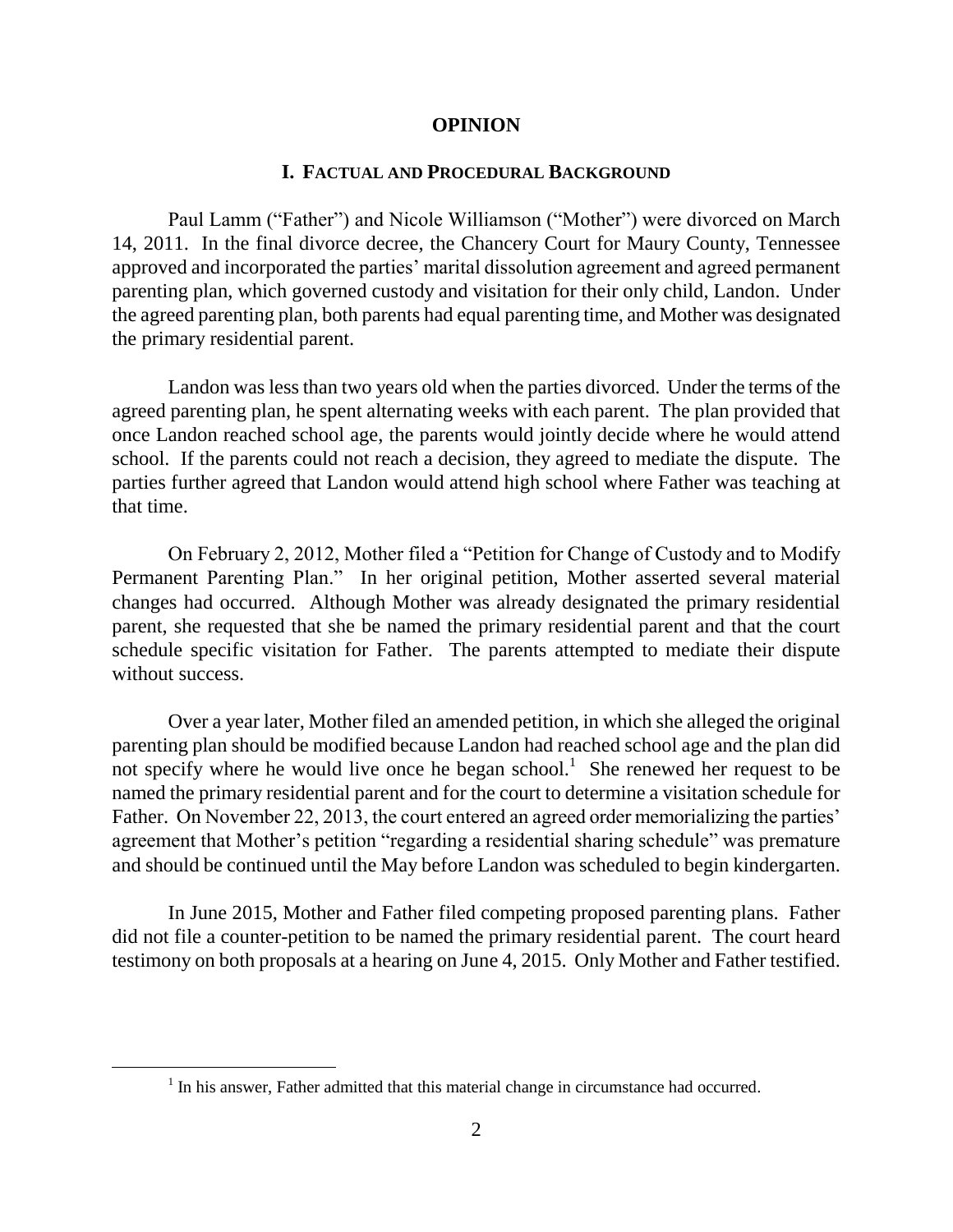#### A. TESTIMONY AT THE HEARING

Understandably, most of the testimony at the hearing centered on the parents' schedules and their ability to spend time with Landon. Since the divorce, Mother remarried and shared a three-year-old daughter with her new husband. Mother worked full time as an attorney in a solo practice in Clarksville, Tennessee, where she lived following the divorce. Mother testified that she was generally able to arrange her work around Landon"s schedule. She spent mornings with Landon and took him to his pre-kindergarten program before starting work. Mother explained that her court appearances were typically in the morning, and she scheduled her client appointments during the morning as well.

Mother had office space in a building with a shared receptionist, and although the building's office hours were posted as 8 a.m. to 4:30 p.m., she testified that she left by 2:30 p.m. to pick Landon up from school. Occasionally, she brought Landon back to the office with her or brought work home. On the weeks Landon was with Father, she usually worked longer hours.

Father was a high school baseball coach and teacher in Maury County, Tennessee. He had also remarried, but he remained in Columbia following the divorce. He and his wife had a daughter together, and his wife had a son from a previous marriage.

As a school teacher, Father"s work day typically ended at 3 p.m. unless he had a faculty meeting. When Landon was with him, Father took him to his pre-kindergarten program in Maury County in the morning and picked him up most afternoons. Because his wife did not work on Fridays, she usually drove Landon that day.

During baseball season, Father often took Landon with him to practices and home games. His wife came to school after she finished work and would take Landon home when necessary. At times, his wife or her parents picked Landon up from school if Father"s baseball schedule interfered. Father did not work during the summer months, although he coached one summer baseball team. According to Father, his summer coaching duties were minimal and only involved games two nights per week.

Father admitted he was busier during baseball season. Father explained that the baseball team began conditioning practices in August, but he had two assistant coaches that supervised those practices. His presence was required once baseball season officially began in February.

Baseball season generally ran from February to May. Starting in February, he supervised team practice every weekday until 5:30 p.m. The team also played thirty games each season, beginning in March, and participated in three tournaments. The games usually took place on Mondays and Tuesdays, so practices were held on the remaining weekdays plus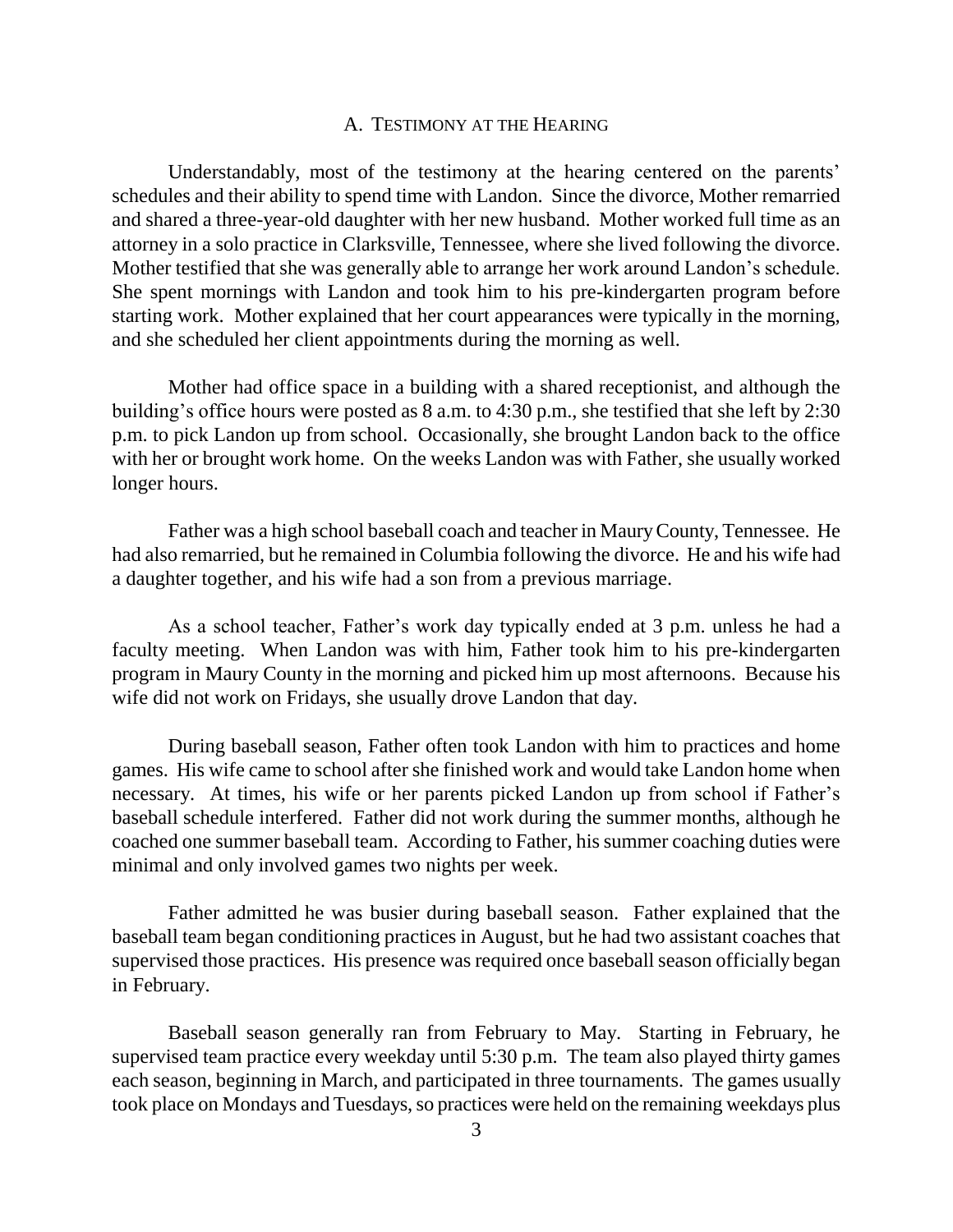Saturday mornings unless a tournament had been scheduled for that week. After a home game, he was normally home by 9 p.m. but arrived home later after away games. Father testified that he attempted to minimize the time he was away from Landon through his control of the baseball schedule. For example, he tried to schedule shorter practices during the weeks Landon was with him.

According to Mother, the residential parenting schedule in the agreed parenting plan worked well but needed to change because Landon was ready to begin school. She testified that she was willing to honor the previous agreement concerning Landon"s high school, but she filed her petition to modify because the parties could not agree where Landon would attend elementary and middle school.

Mother proposed enrolling Landon in the private school in Clarksville that she had attended as a child. Under her proposed plan, Landon would live with Mother during the school year while Father would have visitation every other weekend. In the summer when Father was not working, he would have Landon during the week, and she would have visitation every other weekend and for one week during the summer months. Mother explained that her plan best maximized the time each parent could spend with Landon.

Father filed a competing parenting plan which named him primary residential parent. Father wanted to enroll Landon in school in Maury County. Under his plan, Landon would live with Father during the school year, with Mother having visitation every other weekend. In the summers, Landon would live with Mother, and Father"s summer visitation would consist of alternating weekends, one week in June, and one week in July. Father testified that his proposal would be better for Landon because he could provide Landon with more stability. Father also contended that his plan was better because Mother had not encouraged a good parent-child relationship between him and Landon. As support for this contention, Father explained that Mother allowed Landon to call his step-father "Daddy," and sometimes during baseball season Father had been unable to talk with Landon.

### B. CHANCERY COURT RULING

After the hearing, the court changed the primary residential parent from Mother to Father for "at least the 2015/2016 school year." The court adopted Father's proposed parenting plan with modifications. Under the new permanent parenting plan, effective August 1, 2015, Landon lived with Father during the week, but Mother had visitation every weekend.<sup>2</sup> During summer vacation, Landon lived with Mother during the week, and Father

 $\overline{a}$ 

 $2^2$  Father contends the trial court intended to award Mother visitation during the school year every other weekend, not every weekend as the new parenting plan provides. He filed a motion with this Court to remand this case to the trial court to correct this error. Because we conclude the trial court erred in its modification of the agreed parenting plan, we deny Father"s motion as moot.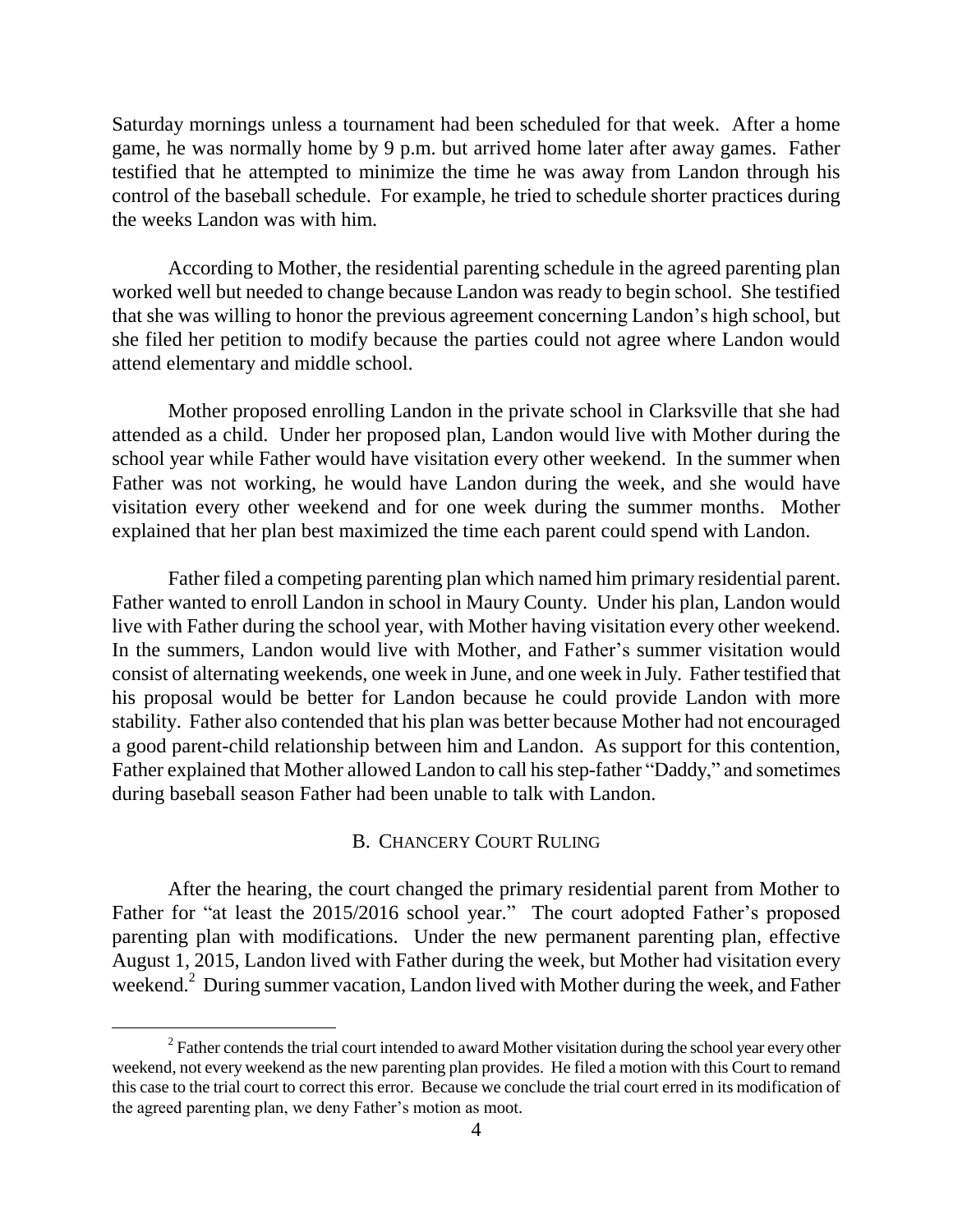had visitation every other weekend, one week in June, and one week in July. The court also ordered Mother to pay \$358.00 in monthly child support.

The court invited Mother to file another petition to change custody at the end of the school year. The court's order provided, in relevant part:

The Court will consider a Petition to ModifyCustody without the showing of a material change in circumstances by the Mother after the completion of the 2015/2016 school year to determine if the minor child should attend school in Clarksville, TN.

### **II. ANALYSIS**

Mother raises three issues on appeal: whether the trial court erred: (1) in finding Mother's testimony about her work schedule not credible; (2) in changing the primary residential parent designation; and (3) in its application of the statutory best interest factors. But we begin with the threshold issue of whether a material change in circumstance has occurred necessitating modification of the original parenting plan.

### A. STANDARD OF REVIEW

We review the trial court's factual findings de novo on the record, with a presumption of correctness, unless the evidence preponderates otherwise. Tenn. R. App. P. 13(d); *Armbrister v. Armbrister*, 414 S.W.3d 685, 692-93 (Tenn. 2013). "Because "[c]ustody and visitation determinations often hinge on subtle factors, including the parents" demeanor and credibility during . . . proceedings themselves," appellate courts "are reluctant to second-guess a trial court"s decisions."" *In re Alexandra J. D.*, No. E2009-00459-COA-R3-JV, 2010 WL 5093862, at \*3 (Tenn. Ct. App. Dec. 10, 2010) (quoting *Johnson v. Johnson*, 165 S.W.3d 640, 645 (Tenn. Ct. App. 2004)). We review the trial court's conclusions of law de novo with no presumption of correctness. Tenn. R. App. P. 13(d).

### B. MODIFICATION OF THE PERMANENT PARENTING PLAN

All final divorce decrees involving a minor child must include a permanent parenting plan. Tenn. Code Ann. § 36-6-404(a) (2014). Once a permanent parenting plan is incorporated in a final divorce decree, absent an agreement, the parties must comply with it unless it is modified by the court. *Id.* § 36-6-405(b) (2014). Tennessee courts apply a twostep analysis to requests for either a modification of the primary residential parent or the residential parenting schedule. *See, e.g.*, *In re T.R.Y.*, No. M2012-01343-COA-R3-JV, 2014 WL 586046, at \*11-12 (Tenn. Ct. App. Feb. 12, 2014) (primary residential parent modification); *In re C.R.D.*, No. M2005-02376-COA-R3-JV, 2007 WL 2491821, at \*6 (Tenn. Ct. App. Sept. 4, 2007) (parenting time modification). The threshold issue is whether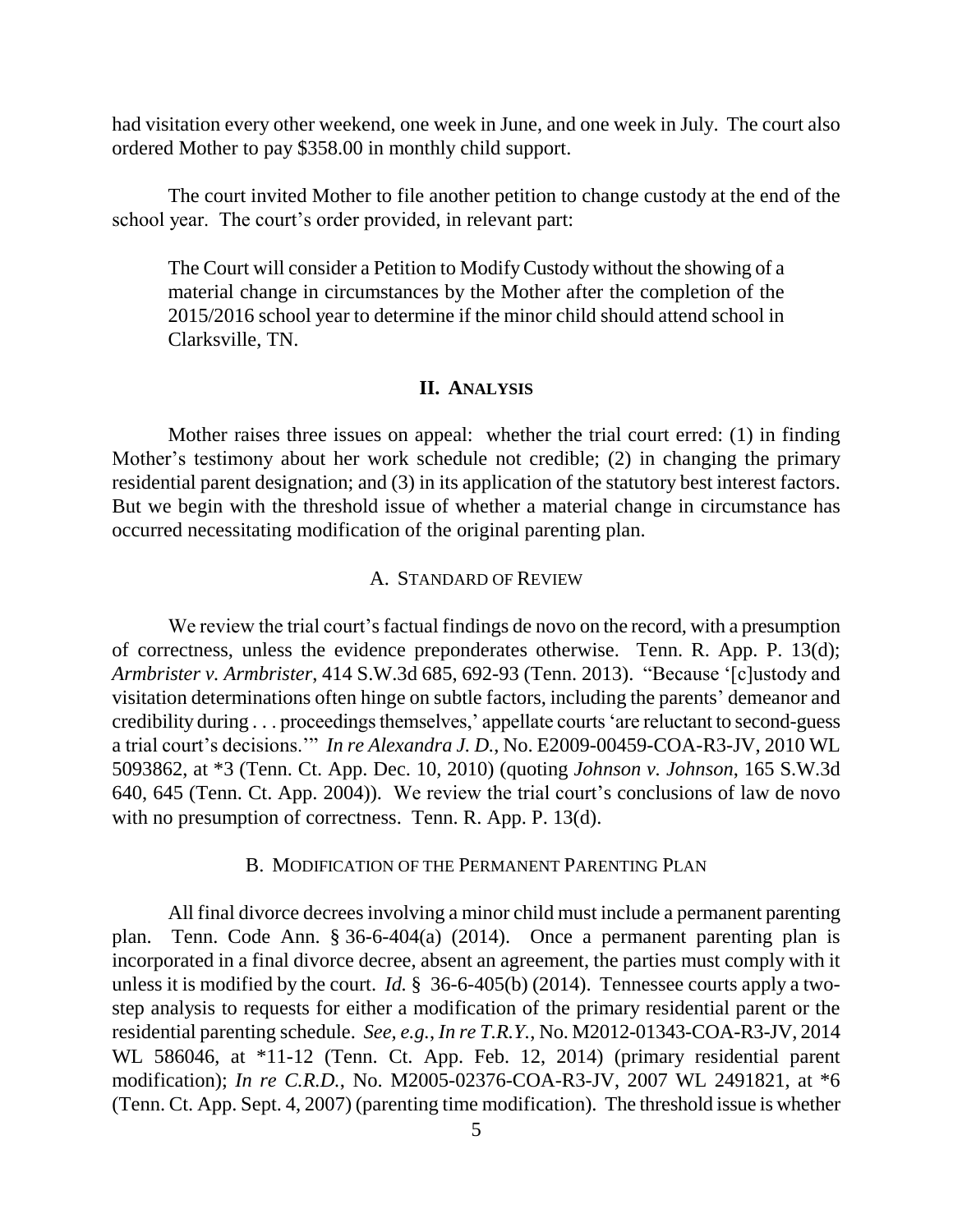a material change in circumstance has occurred since the court adopted the current parenting plan. Tenn. Code Ann. § 36-6-101(a)(2)(B) (Supp. 2015). Only if a material change in circumstance has occurred do we consider whether a modification to the current parenting plan is in the child"s best interest by examining the statutory best interest factors. *Cranston v. Combs*, 106 S.W.3d 641, 644 (Tenn. 2003).

#### 1. Material Change in Circumstance

A change in circumstance with regard to a residential parenting schedule is "a distinct concept" from a change in circumstance with regard to custody. *Massey-Holt v. Holt*, 255 S.W.3d 603, 607 (Tenn. Ct. App. 2007); *see also* Tenn. Code Ann. §§ 36-6-101(a)(2)(B),  $-101(a)(2)(C)$ . In the context of a modification of custody, also known as a change in the primary residential parent, a material change in circumstance may "include, but is not limited to, failures to adhere to the parenting plan or an order of custody and visitation or circumstances that make the parenting plan no longer in the best interest of the child." Tenn. Code Ann. § 36-6-101(a)(2)(B). Although there are "no hard and fast rules" for determining when a material change in circumstance has occurred, factors for our consideration include: (1) whether the change occurred after entry of the order sought to be modified; (2) whether the change was known or reasonably anticipated when the order was entered; and (3) whether the change affects the child"s well-being in a meaningful way. *Kendrick v. Shoemake*, 90 S.W.3d 566, 570 (Tenn. 2002). Not every change in circumstance is a material change; "[t]he change must be significant before it will be considered material." *In re T.C.D.*, 261 S.W.3d 734, 744 (Tenn. Ct. App. 2007).

The threshold for establishing a material change in circumstance where the issue before the court is a modification of the residential parenting schedule is much lower. *See, e.g.*, *Boyer v. Heimermann*, 238 S.W.3d 249, 259 (Tenn. Ct. App. 2007); *see also* Tenn. Code Ann. §§ 36-6-101(a)(2)(B), -101(a)(2)(C). The petitioner still must "prove by a preponderance of the evidence a material change of circumstance affecting the child"s best interest," and like a material change for modification of the primary residential parent, the change must have occurred after entry of the order sought to be modified. Tenn. Code Ann. § 36-6-101(a)(2)(C); *Caldwell v. Hill*, 250 S.W.3d 865, 870 (Tenn. Ct. App. 2007). However, unlike the standard for a change of primary residential parent, whether the change was reasonably anticipated when the prior plan was entered is irrelevant. *Armbrister*, 414 S.W.3d at 703. To modify a residential parenting schedule, "merely showing that the existing arrangement [is] unworkable for the parties is sufficient to satisfy the material change of circumstance test." *Rose v. Lashlee*, No. M2005-00361-COA-R3-CV, 2006 WL 2390980, at \*2 n.3 (Tenn. Ct. App. Aug. 18, 2006).

The "determination of whether a material change of circumstances has occurred" is a question of fact. *Armbrister*, 414 S.W.3d at 692. The parent seeking a modification of the permanent parenting plan has the burden of proving a material change by a preponderance of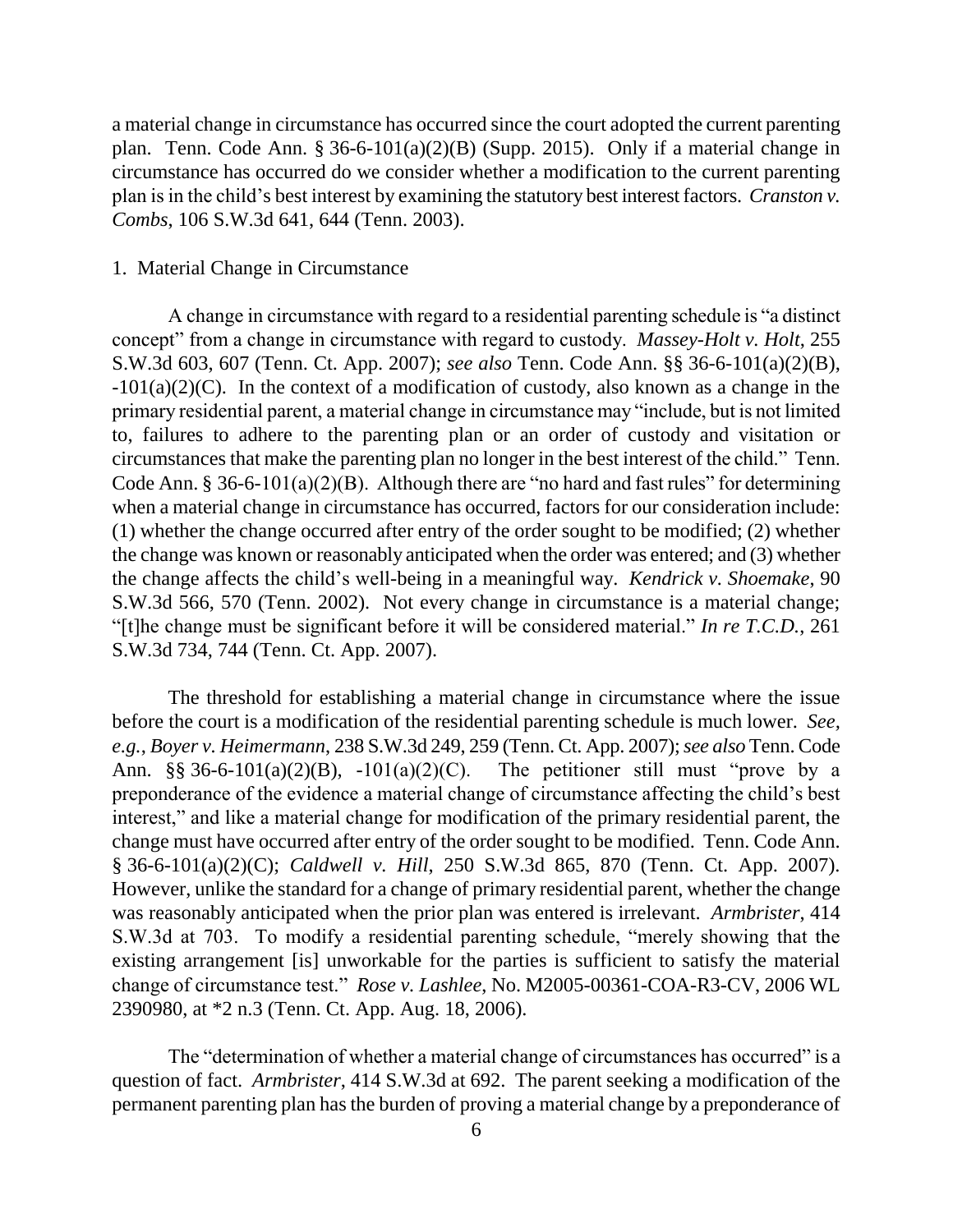the evidence. Tenn. Code Ann.  $\S 36-6-101(a)(2)$ . While normally we would review the trial court's finding of a material change de novo with a presumption of correctness, in this case, the trial court did not make a finding of a material change in circumstance. The court announced at the conclusion of the hearing that such a finding was unnecessary when modifying a permanent parenting plan.<sup>3</sup> We disagree. This threshold finding is statutorily required. *Id.* § 36-6-101(a)(2)(B); *see Garrett v. Garrett*, No. E2012-02168-COA-R3-CV, 2013 WL 1503033, at \*4 (Tenn. Ct. App. Apr. 12, 2013); *Huntzinger v. Parham*, No. M2009-00045-COA-R3-CV, 2010 WL 175108, at \*4 (Tenn. Ct. App. Jan. 19, 2010).<sup>4</sup> In the absence of a finding of a material change by the trial court, we review the record de novo to determine where the preponderance of the evidence lies. *See Lovlace v. Copley*, 418 S.W.3d 1, 36 (Tenn. 2013).

We conclude the preponderance of the evidence in this case does not establish that a material change has occurred sufficient to modify the primary residential parent. We recognize that Landon has reached school age, and the current plan does not direct where he will attend elementary and middle school. Landon's changing age, however, does not constitute a material change in circumstance sufficient to change the primary residential parent. *See Rigsby v. Edmonds*, 395 S.W.3d 728, 736 (Tenn. Ct. App. 2012) ("The fact that a child gets a year older every year, inevitable as it is, cannot be regarded on its own as inherently a material change of circumstances for purposes of altering the primary residential parent."); *Hoover v. Hoover*, No. E2014-01629-COA-R3-CV, 2015 WL 4737413, at \*6 (Tenn. Ct. App. July 16, 2015) (agreeing with trial court's conclusion that the fact that the child had reached school age was an insufficient change to modify custody). Likewise, Father's testimony that Mother allowed Landon to call his step-father "Daddy" and to miss a small number of phone calls during baseball season is insufficient evidence of a material change. Although interference with the parent-child relationship can be a material change sufficient to modify the primary residential parent, the evidence in this record does not rise to that level. *Compare Oliver v. Oliver*, No. M2002-02880-COA-R3-CV, 2004 WL 892536, at \*4 (Tenn. Ct. App. Apr. 26, 2004) (finding sufficient evidence in the record to support a finding of material change based on a distinct pattern of alienation), *with Schroedel v. Bumgarner*, No. E2009-02299-COA-R3-CV, 2010 WL 4024931, at \*14 (Tenn. Ct. App. Oct.

 $\overline{a}$ 

<sup>&</sup>lt;sup>3</sup> The court stated:

As far as I'm concerned – And I know there's a problem under the statute. The statute in one sentence talks about if there"s a petition to change custody there must be a material change of circumstances. That"s not required. You can go ahead and jump immediately to the best interest if we"re merely modifying a parenting plan.

<sup>&</sup>lt;sup>4</sup> For the same reason, the court erred in inviting Mother to file a future modification petition without the necessity of proving a material change in circumstance. *See Curry v. Curry*, No. M2007-02446-COA-R3- CV, 2008 WL 4426895, at \*13-14 (Tenn. Ct. App. Sept. 18, 2008) (holding the trial court lacked authority to change the evidentiary standard specified in the statute for modification cases).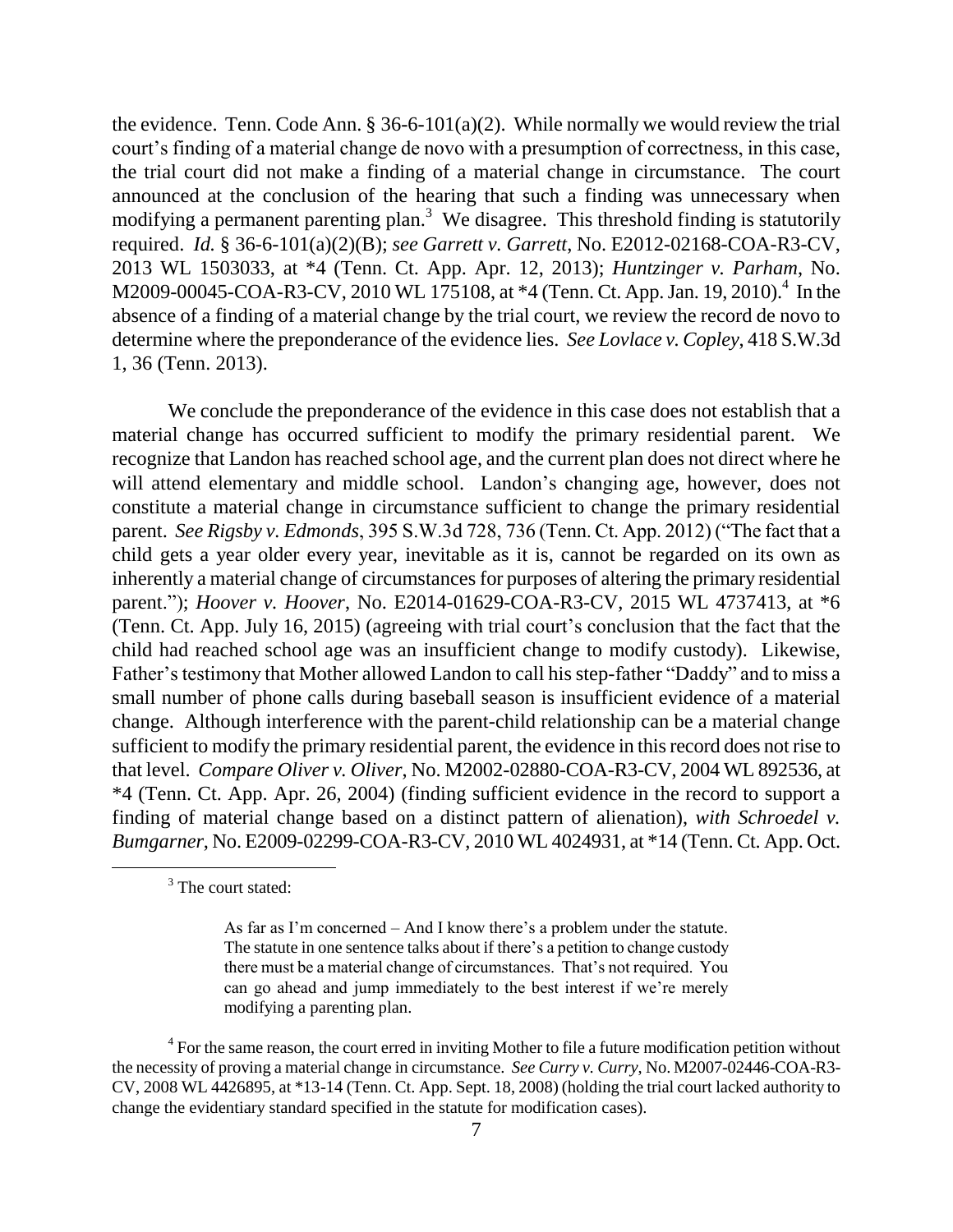13, 2010) (holding the father"s interference with the parent-child relationship did not rise to the level of a material change sufficient to change custody).

We find the proof in this record, however, does establish a material change that meets the lower standard required for modification of the residential parenting schedule. *See Rigsby*, 395 S.W.3d at 737 (holding evidence did not support a finding of material change to transfer custody but did support a modification of the parenting schedule); *Gentile v. Gentile*, No. M2014-01356-COA-R3-CV, 2015 WL 8482047, at \*7 (Tenn. Ct. App. Dec. 9, 2015) (agreeing that father did not meet burden of proving material change sufficient to change custody but finding proof of material change sufficient to modify residential parenting schedule). Given the distance between the parents' homes, the need to enroll Landon in school, and the obvious failure of the parents to reach an agreement, there is sufficient proof that the alternating weekly residential schedule in the current plan is unworkable. *See Rose*, 2006 WL 2390980, at \*2 n.3 (explaining that a finding that the current plan is not working is enough to meet the lower standard).

#### 2. Best Interest of the Child

The finding of a material change in circumstance does not end the inquiry. *Armbrister*, 414 S.W.3d at 705. Upon finding a material change, the court must then determine whether it is in the child"s best interest to modify the residential parenting schedule. Tenn. Code Ann. §§ 36-6-404(b), -405(a). Although Mother argues the trial court erred in its best interest determination, the trial court's previous analysis of the best interest factors for purposes of modifying the primary residential parent is no longer applicable. On remand, the court should consider the statutory best interest factors and determine whether it is in Landon"s best interest to modify the *residential parenting schedule*, and if so, what schedule would serve his best interest consistent with Tennessee Code Annotated § 36-6- 106(a)  $(2014)^5$ 

### C. MOTHER"S CREDIBILITY

Finally, Mother argues the trial court erroneously found her testimony about her work schedule not credible. We have long held that trial judges, "having observed the demeanor of the witnesses and heard their testimony," are in a much better position to assess credibility than appellate courts. *In re M.J.H.*, 196 S.W.3d 731, 746 (Tenn. Ct. App. 2005). "[A] trial court"s determination of credibility will not be overturned on appeal unless there is clear and

 $<sup>5</sup>$  In considering a child's best interest, the court must "order a custody arrangement that permits both</sup> parents to enjoy the maximum participation possible in the life of the child consistent with the [best interest] factors set out in this subsection (a), the location of the residences of the parents, the child"s need for stability and all other relevant factors." Tenn. Code Ann. § 36-6-106(a).